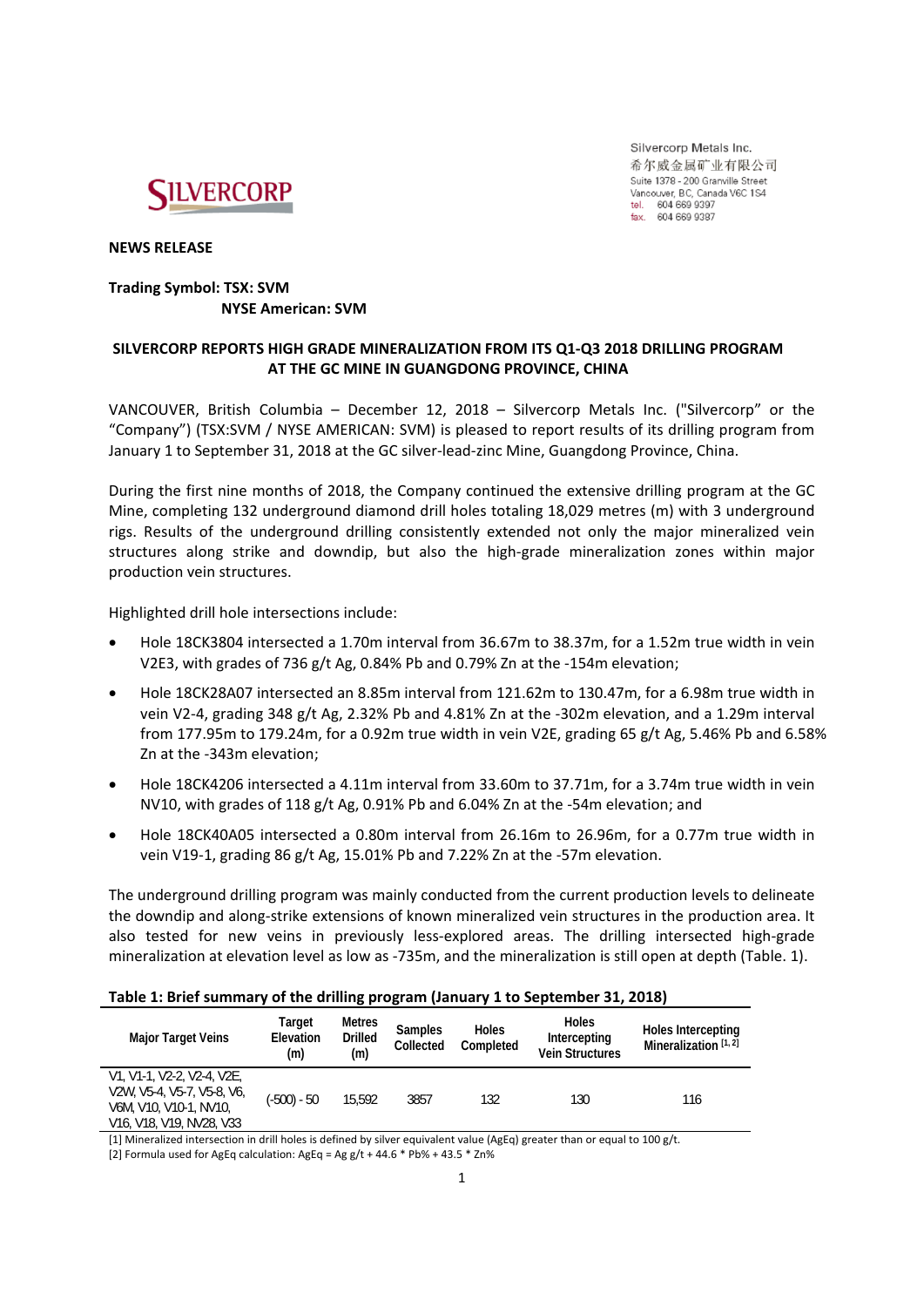Table 2 below lists the assay results of selected mineralized intersections in drill holes in the drilling program from January 1, 2018 to September 31, 2018.

| Hole ID   | From<br>(m) | To<br>(m) | Elevation<br>(m) | Interval<br>(m) | True<br>Width<br>(m) | Ag<br>(g/t) | Pb<br>$(\%)$ | Zn<br>$(\%)$ | Vein             |
|-----------|-------------|-----------|------------------|-----------------|----------------------|-------------|--------------|--------------|------------------|
| 18CK10305 | 118.14      | 118.65    | $-69.78$         | 0.51            | 0.49                 | 55          | 0.59         | 10.18        | V19              |
|           | 122.70      | 123.43    | $-70.99$         | 0.73            | 0.70                 | 32          | 0.10         | 7.98         | $V19-4$          |
| 18CK10701 | 26.81       | 28.48     | $-112.74$        | 1.67            | 1.56                 | 96          | 3.93         | 3.17         | $V28-4$          |
| 18CK10707 | 196.74      | 198.00    | $-297.02$        | 1.26            | 1.20                 | 53          | 3.47         | 6.45         | V <sub>2</sub> W |
| 18CK10805 | 54.72       | 55.60     | 39.63            | 0.88            | 0.86                 | 293         | 6.81         | 4.73         | V33              |
| 18CK11006 | 103.15      | 104.61    | $-3.65$          | 1.46            | 0.89                 | 42          | 1.71         | 4.31         | V33              |
| 18CK11205 | 66.70       | 68.57     | 14.98            | 1.87            | 1.79                 | 36          | 1.29         | 5.51         | V33              |
| 18CK11301 | 111.37      | 112.17    | $-6.32$          | 0.80            | 0.69                 | 95          | 3.86         | 5.19         | V33              |
| 18CK11305 | 46.34       | 47.44     | 2.93             | 1.10            | 0.87                 | 67          | 0.04         | 8.66         | V14              |
| 18CK11309 | 50.90       | 52.38     | $-57.10$         | 1.48            | 1.14                 | 224         | 4.34         | 4.38         | $V5-9$           |
| 18CK11310 | 66.99       | 68.40     | $-76.78$         | 1.41            | 0.76                 | 136         | 1.76         | 3.31         | $V5-9$           |
| 18CK11505 | 50.64       | 53.40     | $-57.11$         | 2.76            | 2.10                 | 126         | 0.98         | 5.39         | $V5-9$           |
| 18CK11506 | 93.77       | 95.05     | $-87.21$         | 1.28            | 0.52                 | 128         | 0.09         | 11.63        | $V5-2$           |
| 18CK1404  | 66.04       | 66.79     | $-65.45$         | 0.75            | 0.67                 | 48          | 1.96         | 6.20         | V6E              |
| 18CK2004  | 19.89       | 20.91     | 0.04             | 1.02            | 1.00                 | 376         | 0.09         | 5.42         | $V9-7$           |
| 18CK26A07 | 137.53      | 138.65    | $-240.55$        | 1.12            | 1.10                 | 197         | 0.75         | 2.69         | <b>V6E2</b>      |
| 18CK2801  | 200.17      | 202.25    | $-489.46$        | 2.08            | 1.39                 | 128         | 2.73         | 8.15         | V <sub>2</sub> E |
| 18CK28A07 | 121.62      | 130.47    | $-302.04$        | 8.85            | 6.98                 | 348         | 2.32         | 4.81         | $V2-4$           |
|           | 177.95      | 179.24    | $-343.45$        | 1.29            | 0.92                 | 65          | 5.46         | 6.58         | V <sub>2</sub> E |
|           | 286.24      | 287.88    | $-430.47$        | 1.64            | 1.49                 | 139         | 0.65         | 6.74         | V6E              |
| 18CK28A08 | 140.73      | 149.58    | $-262.13$        | 8.85            | 8.51                 | 265         | 1.12         | 1.51         | V <sub>2</sub> E |
| 18CK28A09 | 213.77      | 214.63    | $-404.13$        | 0.86            | 0.69                 | 161         | 0.91         | 10.79        | $V2-2$           |
| 18CK3003  | 132.09      | 133.18    | $-168.56$        | 1.09            | 0.97                 | 60          | 0.10         | 8.44         | V16              |
| 18CK3011  | 15.80       | 17.00     | $-207.17$        | 1.20            | 1.20                 | 175         | 0.68         | 2.81         | $V2-2$           |
|           | 78.41       | 79.73     | $-233.65$        | 1.32            | 1.29                 | 62          | 0.71         | 5.15         | $V6-0$           |
| 18CK3014  | 141.23      | 143.09    | $-341.95$        | 1.86            | 1.17                 | 112         | 0.18         | 11.26        | $V6-0$           |
| 18CK3410  | 0.00        | 1.27      | $-149.85$        | 1.27            | 0.95                 | 82          | 1.64         | 6.65         | V <sub>2E3</sub> |
| 18CK3804  | 36.67       | 38.37     | $-153.76$        | 1.70            | 1.52                 | 736         | 0.84         | 0.79         | V <sub>2E3</sub> |
| 18CK4003  | 97.67       | 98.59     | $-7.60$          | 0.92            | 0.55                 | 303         | 18.95        | 3.54         | $V7-1E$          |
| 18CK4004  | 28.94       | 30.19     | $-54.11$         | 1.25            | 1.21                 | 54          | 2.52         | 4.63         | $V10-4$          |
| 18CK40A05 | 26.16       | 26.96     | $-57.18$         | 0.80            | 0.77                 | 86          | 15.01        | 7.22         | $V19-1$          |
|           | 37.88       | 38.63     | $-65.01$         | 0.75            | 0.72                 | 42          | 2.09         | 6.11         | $V19-2$          |
| 18CK40A06 | 45.61       | 48.20     | $-11.38$         | 2.59            | 2.58                 | 103         | 2.15         | 6.19         | <b>NV10</b>      |
| 18CK40A07 | 47.63       | 49.48     | $-28.05$         | 1.85            | 1.69                 | 107         | 3.06         | 4.53         | NV10             |
| 18CK4206  | 33.60       | 37.71     | $-54.04$         | 4.11            | 3.74                 | 118         | 0.91         | 6.04         | <b>NV10</b>      |
| 18CK4207  | 42.85       | 44.50     | $-65.43$         | 1.65            | 1.54                 | 73          | 0.74         | 6.23         | $V10-4$          |
|           | 52.19       | 55.50     | $-70.37$         | 3.31            | 3.10                 | 71          | 1.28         | 6.96         | <b>NV10</b>      |
| 18CK4208  | 23.92       | 24.71     | $-45.71$         | 0.79            | 0.72                 | 55          | 0.18         | 10.60        | $V10-4$          |
| 18CK42A02 | 60.14       | 60.78     | $-65.52$         | 0.64            | 0.54                 | 23          | 2.53         | 8.24         | $V10-1$          |
| 18CK9901  | 59.26       | 60.38     | $-48.73$         | 1.12            | 0.96                 | 43          | 3.69         | 2.19         | $V6-8$           |

**Table 2: Selected results from the drilling program at the GC Mine**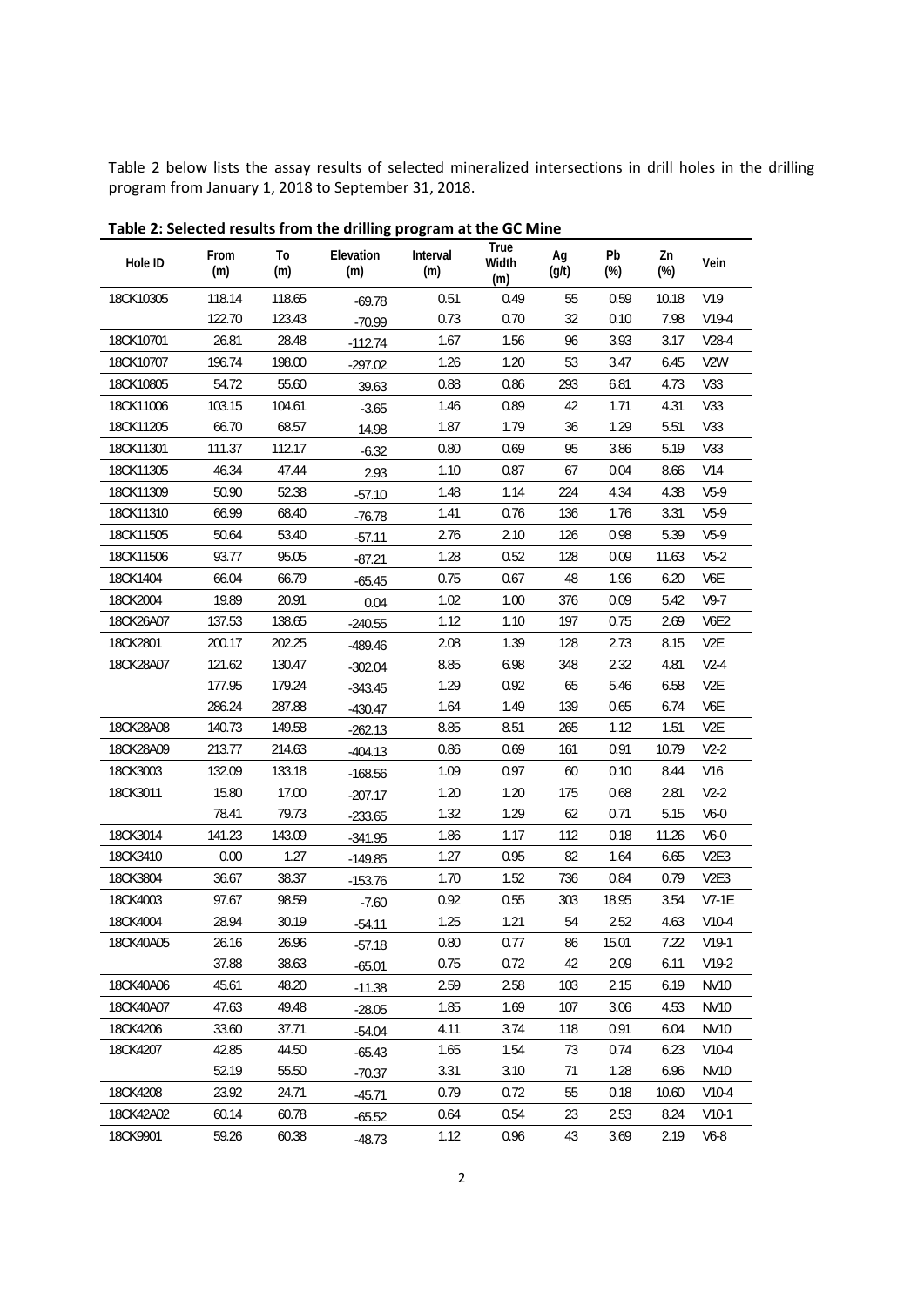#### **Quality Control**

Drill core samples were taken from sawn half core for every 1.5m or limited by apparent wall rock and mineralization contact. Half of the core was sent to the laboratory for analysis and the other half retained for archiving. The samples are individually secured in cotton sample bags and then collectively secured in rice bags for shipment to the on‐site laboratory.

For analysis, the sample is dried and crushed to minus 1 mm and then split to a 200‐300 g subsample which is further pulverized to minus 200 mesh. A duplicate sample of minus 1 mm is made and kept at the laboratory archives. Two subsamples are prepared from the pulverized sample. One is digested with two‐acids for analysis of silver, lead, zinc and copper with AAS. The other is retained as pulp reject at the lab for future reference.

A routine quality assurance/quality control (QA/QC) procedure is adopted to monitor the analytical quality at the lab. Certified reference materials (CRMs), pulp duplicates and blanks are inserted into each lab batch of samples. QA/QC data at the lab are attached to the assay certificates for each batch of samples.

The Company maintains its own comprehensive QA/QC program to ensure best practices in sample preparation and analysis of the exploration samples. Project geologists regularly insert CRM, field duplicates and blanks to each batch of core samples to monitor the sample preparation and analysis procedures at the labs. The analytical quality of the labs is further evaluated with external checks by sending about 3‐5% of the pulp samples to higher level labs to check for lab bias.

Data from both the Company's and the lab's QA/QC programs are reviewed on a timely basis by project geologists.

Guoliang Ma, P. Geo, Silvercorp's Manager of Exploration and Resource, reviewed the exploration data and prepared the scientific and technical information regarding exploration results contained herein. He is the Qualified Person on the project as defined under National Instrument 43‐101 and has verified and approved the contents of this news release.

#### **About Silvercorp**

Silvercorp is a low-cost silver-producing Canadian mining company with multiple mines in China. The Company's vision is to deliver shareholder value by focusing on the acquisition of under developed projects with resource potential and the ability to grow organically. For more information, please visit our website at www.silvercorp.ca.

### **For further information**

Lon Shaver Vice President Silvercorp Metals Inc.

Phone: (604) 669‐9397 Toll Free: 1(888) 224‐1881 Email: investor@silvercorp.ca Website: www.silvercorp.ca